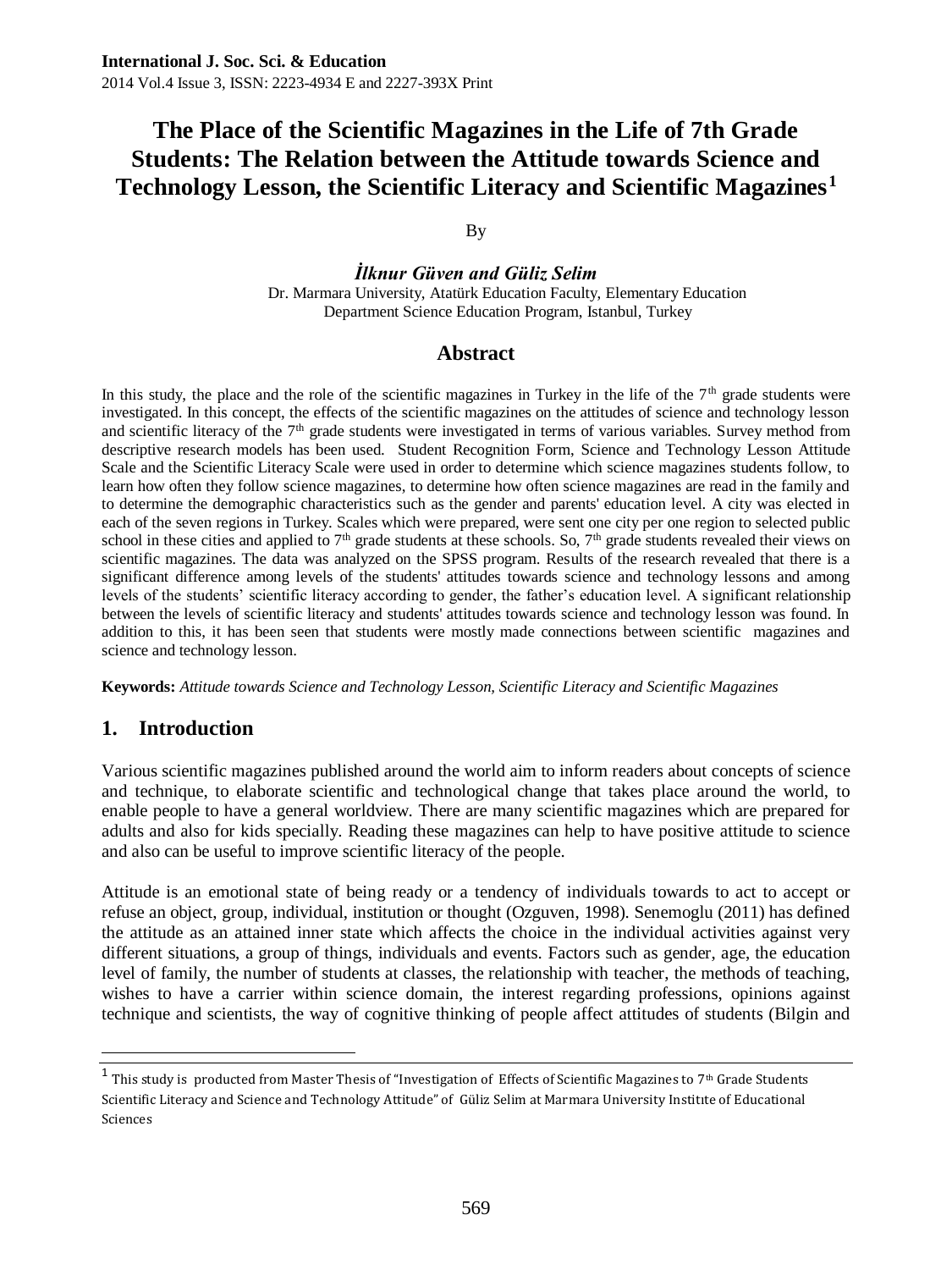Karaduman, 2005; Halladyna and Shanghnessy, 1982). The attitudes towards science play its role at students' decision as to improve their knowledge of science; at their choice of science education as their profession and at their use of scientific concepts and methods in a productive way (PISA 2006, 2007). The perceptions of young people regarding science and scientists are related with their attitudes and their opinion of scientific knowledge and its applications as well as these perceptions are depended on their individual, professional and social wishes (Christidou, 2011). Learning science starts when one wonders something at his/her own childhood and then child discovers and explores something with the help and courage of his/her teacher. As Kaya (2012) states students, at their learning process, gain an attitude towards scientific knowledge, scientific process skills and science domain. The role of students' attitudes is important at their success at science class and at their love with science (Genc, 2001).

Science and technology do not only appear on books. They confront us at each documentary on TV, on news in a newspaper, in an essay on a magazine. These types of media institutions are communication tools that surround around students and that have somehow affect on their lives. As Long and Steinke (1996) has stated, environmental events affect behaviours, attitudes, values and motivations of people. A child who watched a scientific experiment carried successfully could develop a positive attitude towards science (Long and Steinke, 1996). Since scientific magazines are media institutions such as television, students who subscribed to a scientific magazine and follow it with interest is to be expected to develop a positive attitude towards science.

Students spend two-thirds of their lives outside school. They learn science and technology lesson not only within the school building, but also outside schools with different ways. The research of Falk and Dierking (2000) has showed that students' visiting science museums has eased their learning some science concepts such as force, movement. The science education provided with activities outside of schools increases attitudes towards science. Activities outside of school such as the reading of science magazines and books, visiting science museums, watching programmes about science on tv, joining to science clubs improve students' attitude towards science domain (Kaya, 2012). Sources such as newspapers, science magazines, television that people benefited to get information may have a positive affect on people about science (Nisbet, Scheufele, Shanahan, Moy, Brossard, & Lewenstein, 2002;) and people can develop positive attitudes towards science using these sources (Long and Steinke, 1996). Informal science education is an education which is mainly carried with various channels outside schools. Informal science education covers activities such as watching television, reading extracurricular books, reading magazines and newspapers, visiting museums and science centers. (Stocklmayer and Gilbert, 2003 cited in Kavak, Tufan and Demirelli, 2006; Scearce, 2008). Students are participating in informal education when they are engaged in learning outside of the classroom curriculum. It is important to understand if informal education has an effect on students' attitudes toward learning science (Finley, 2012).

The affect of various materials used in informal science education on people's becoming literate of science has a big role (Stocklmayer and Gilbert, 2003 cited in Kavak, Tufan and Demirelli, 2006; Miller, 2002). The scientific literacy requires scientific thinking on evidence and skills to practice scientific point of view into reality as well as it requires them to be understood (PISA 2006, 2007). In the research of Baz (2003), scientific literacy has been determined as understanding what is read, interpreting what is seen and what is read, skills of being curious and inquisitive, investigative and creative. It could also be defined as an ability that is required for logical thinking about science regarding economical, individual and social situations which is possible to be confronted during life (Mbajiorgu, 2003). According to a report (Science for all American) published by American Association for The Advancement Of Science-AAAS a person who is scientific literate is the person who knows basic concepts and principles regarding science, who is accustomed to nature and is aware of diversity and wholeness of nature, who can use the ways of scientific thinking and scientific knowledge for his/her individual and social aims, who understands that science, mathematics and technology are related to each other (Glynn ve Muth, 1994).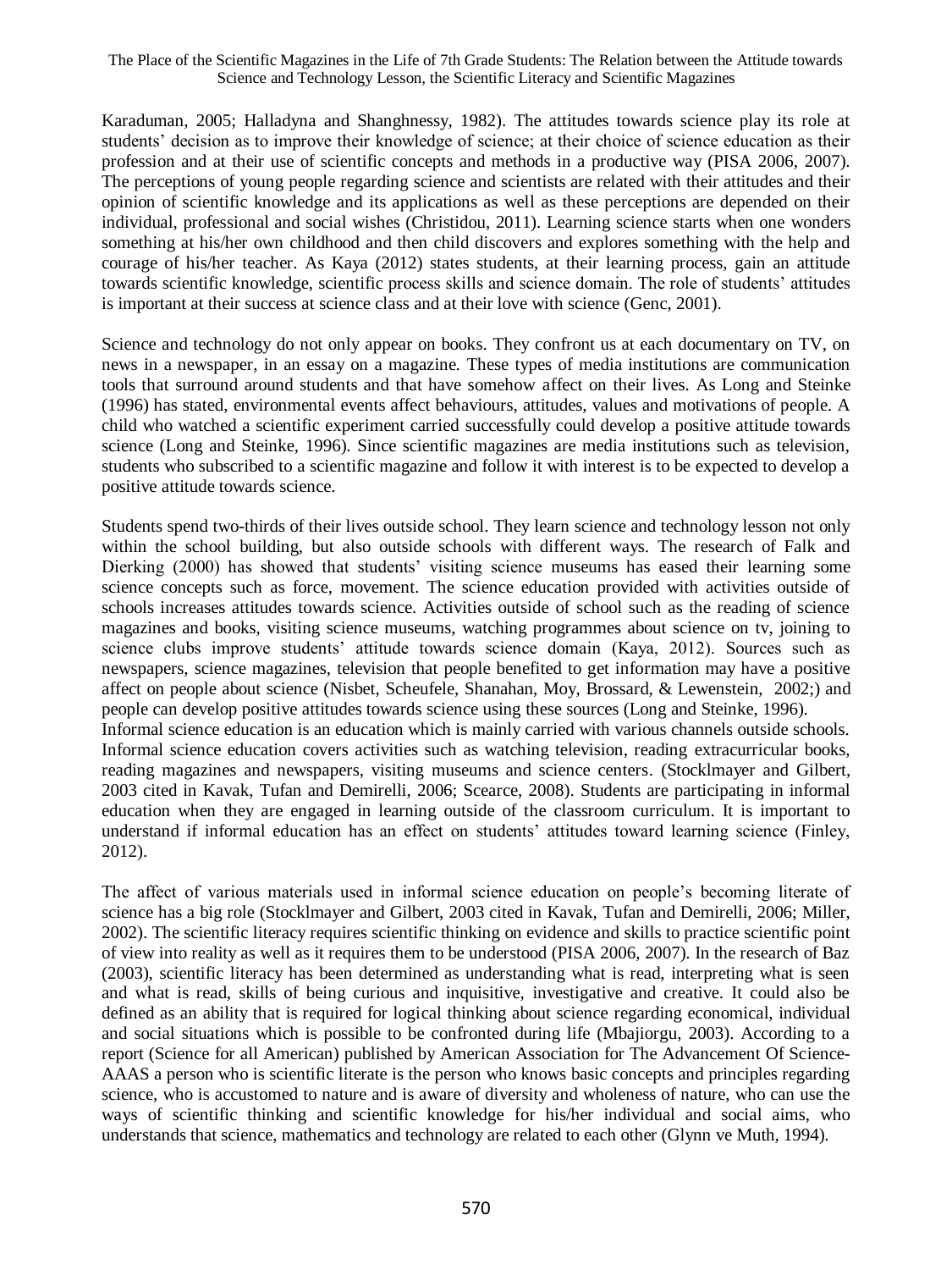Many people get knowledge about science through television, internet, newspaper and magazines. Obtaining knowledge through these sources is the main factor of scientific literacy (Hodson, 2008). Then, magazines that have scientific knowledge may have their affect on scientific literacy. According to Glynn and Muth (1994), for someone who is not literate of science, it is difficult to make a comment or being critical about a scientific subject related to social and educational issues published on a newspaper.

Miller (2002) has stated that materials used in science education ensures scientific literacy and expressed that these sources are web sites, libraries, scientific books and essays in scientific magazines and newspapers. Baz (2003) has established that students who have modern studying tools such as encyclopaedia, computer, internet, video, vcd at their home understand what they read better and as a result they become more investigative and creative. Gocmencelebi and Ozkan (2011) have concluded that students' level of connecting their knowledge with daily life who read newspaper, magazine which have content of science has increased. Keskin (2008) has concluded that students' level of scientific literacy has increased according to their level of reading scientific magazine. He/She also explained that students' following convenient scientific magazines for learning topics they wonder, advancement on science and technology, scientific knowledge which is necessary on daily life differentiates scientific literacy levels. Different informal resources have affect on people's scientific literacy level (Miller, 2002). Informal resources such as essays on science domain in newspapers, scientific web sites, museums, scientific books make an important contribution to the level of scientific literacy of people (Scearce, 2008).

The aim of this study is to establish that the place of current scientific magazines published for children in Turkey on lives of 7th grade students; whether or not the levels of the attitudes to science and technology lesson and the scientific literacy levels of these students are related with various demographical features and following a scientific magazine; and also to which lessons students relate scientific magazine. The relationship between attitude and scientific literacy is also determined.

# **2. Method**

# *Research Model*

In this research, survey method from descriptive research models has been used. Survey method requires collecting various data to define some features of a group (Buyukozturk, 2012). Survey method can be expressed by the concept of field scanning. The study of field scanning is a type of research carried to specify the current situations. This type of study seeks answers to questions of what the situation of events is that wanted to be elaborated deeper and where we are. In this kind of researches, the number of sample is kept quite large. The easiest way of reaching large number of sample is surveys and scales (Cepni, 2010, p.65).

The study has been carried with 7th grade students who get education at one school from 7 major cities of which each was chosen from 7 regions of Turkey. All schools chosen in study have been determined by being attentive to which they are among schools that have high numbers of classes. Sample has been constituted with the method of typical case sampling from the purposeful sampling method which is one of the methods of non-random sampling methods. Typical case sampling is a sample method that was constituted by a typical situation from high numbers of situations that take place in universe regarding research problem of sample (Buyukozturk, 2012).

### *Universe and Sample*

The universe and sample of research have been constituted by, respectively, all the 7th grade students in Turkey and in total 567 7th grade students who get education at each city that have been chosen for Turkey's seven region at the education year of 2012-13. The reason of that sample has been chosen from seven different regions is that results collected represent a sample collected from whole Turkey, not from only one place.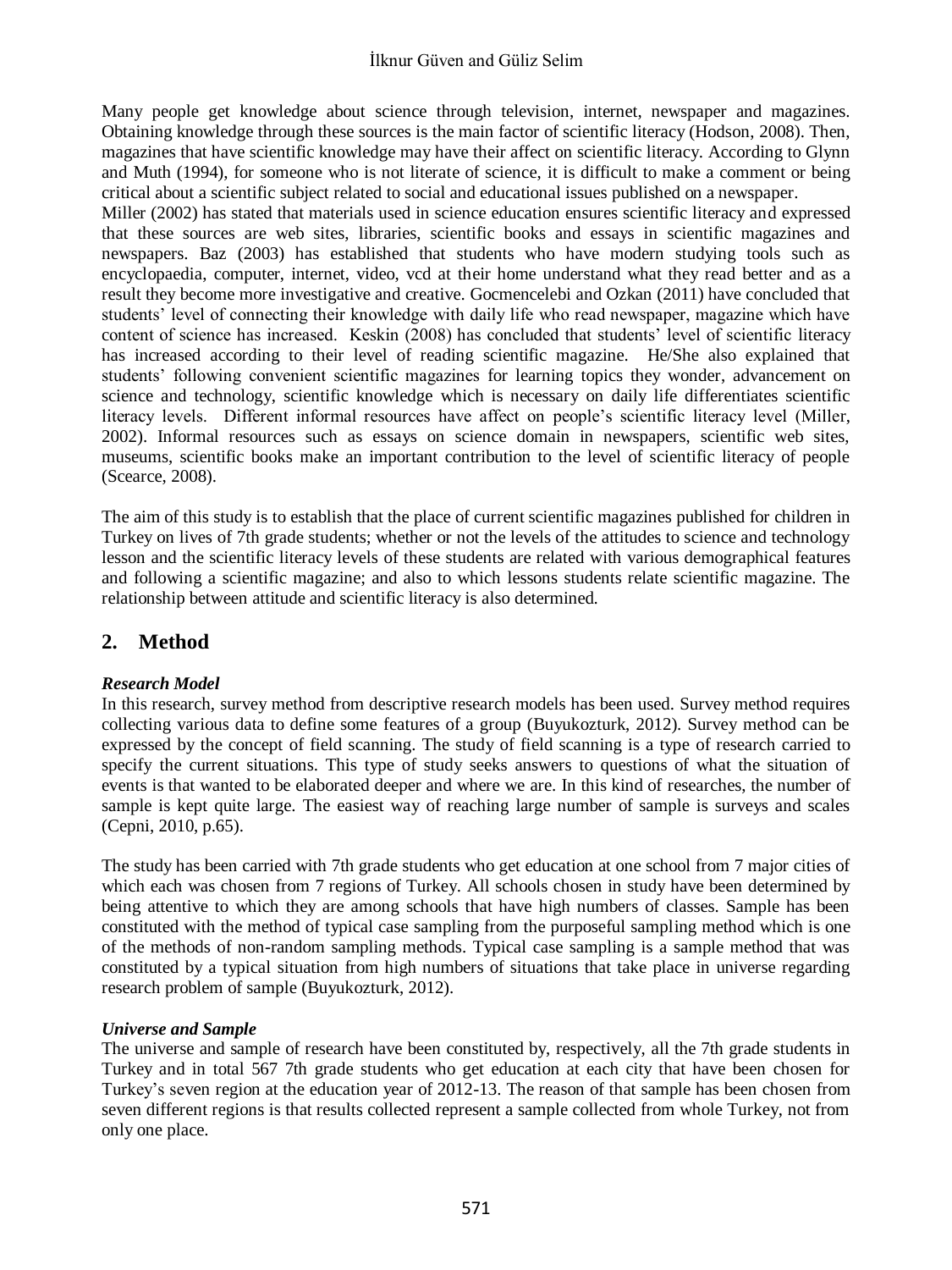#### *Data Collecting Tools*

In the research, Student Information Form and Science and Technology Lesson Attitude Scale and Scientific Literacy Scale have been used.

Student Information Form prepared by researchers has been used with the aim of having information about students' current demographical features such as education levels of parents, the gender of students; determining the level of reading or not a scientific magazine in family and student's his/her own level of following a scientific magazine in order to specify which scientific magazines he/she reads, and if he/she reads and to learn which lessons student relates to scientific magazines which he/she reads.

In the study,22 item five score likert type attitude scale in the book of "Science and Technology Program Teacher Guide" (MEB, 2006) published in 2006 by National Education Secretary has been used to measure attitude of students towards science and technology lesson. Estimated Cronbach Alpha coefficient to measure the result of validity analysis which has been carried was found as 0,897.

Scientific Literacy Scale developed by Keskin (2008) has been used to determine the levels of scientific literacy levels of students. Scale consists of 34 multiple-choice questions and its reliability coefficient is 0,81. In this study, estimated Cronbach Alpha coefficient of scale was found as 0,824.

#### *Analysis of the Data*

Data collected from Student Information Form, Attitude Scale of Science and Technology Lesson and Scientific Literacy Scale exercised on study group was assessed by using SPSS (Statistics Programme for Social Sciences) packaged software.

With the aim of determining whether or not each of groups has shown a normal distribution, Shapiro-Wilks Test has been used for groups whose number is below than 50 and Kolmogorov Smirnov Test (K-S) has been used for group whose number is above than 50 (Buyukozturk, 2011, p.42). It has been seen that groups generally have not shown normal distribution at the result of two tests and because of this, non-parametric tests have been used. Results of the analyses are given with tables for the attitude of science and technology lesson and scientific literacy comparatively on the same table for the same variation. So the reader can see the effect of the same variation for both attitude and scientific literacy comparatively.

# **3. Results**

In table below the information about the demographic features of the sample and the place of the scientific journals on the life of the  $7<sup>th</sup>$  grade students are given.

**Table 1: Descriptive statistics related to variables of gender, mother education level, father education level, reading frequency of scientific journals in the family, following scientific magazines**

| <b>Variables</b>              | Category                                                                                                                                                           |     | $\frac{0}{0}$ |
|-------------------------------|--------------------------------------------------------------------------------------------------------------------------------------------------------------------|-----|---------------|
| Gender                        | Female                                                                                                                                                             | 287 | 51            |
|                               | Male<br>Primary-Secondary<br>High School<br>College(Two years)<br>Undergraduate (Four years)<br>Graduate/Postgraduate<br>Other<br>Primary-Secondary<br>High School | 280 | 49            |
|                               |                                                                                                                                                                    | 345 | 61            |
|                               |                                                                                                                                                                    | 128 | 23            |
| <b>Mother education Level</b> |                                                                                                                                                                    | 13  |               |
|                               |                                                                                                                                                                    | 28  |               |
|                               |                                                                                                                                                                    |     |               |
|                               |                                                                                                                                                                    | 46  |               |
|                               |                                                                                                                                                                    | 304 | 54            |
| <b>Father education Level</b> |                                                                                                                                                                    | 158 | 28            |
|                               | College (Two years)                                                                                                                                                | 25  |               |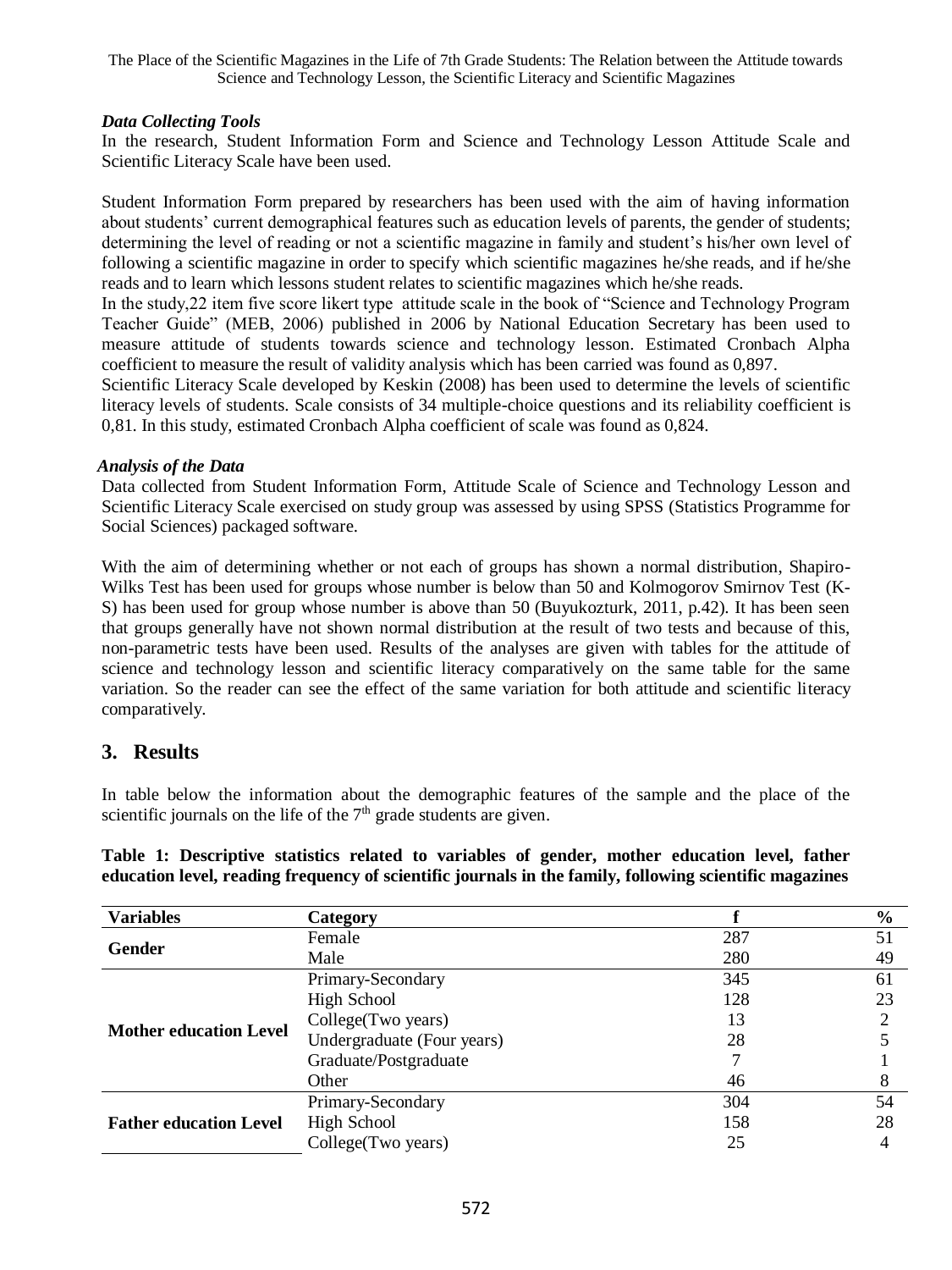|                                      | Undergraduate (Four years) |                | 48  | 8  |
|--------------------------------------|----------------------------|----------------|-----|----|
|                                      | Graduate/Postgraduate      |                | 9   | 2  |
|                                      | Other                      |                | 23  | 4  |
|                                      | Subscriber                 |                | 49  | 9  |
|                                      | Once in a few months       |                | 201 | 35 |
| <b>Reading frequency of</b>          | Once-twice in a year       |                | 144 | 25 |
| scientific journals in the<br>family | None                       |                | 173 | 30 |
|                                      |                            |                |     |    |
|                                      | <b>Bilim Cocuk</b>         | Yes            | 248 | 44 |
|                                      |                            | N <sub>0</sub> | 319 | 56 |
|                                      | <b>TRT Cocuk</b>           | Yes            | 106 | 19 |
|                                      |                            | N <sub>0</sub> | 461 | 81 |
|                                      | National Geographic Kids   | Yes            | 62  | 11 |
|                                      |                            | N <sub>0</sub> | 505 | 89 |
| <b>Following scientific</b>          | Türkiye Çocuk              | Yes            | 20  | 4  |
| magazines                            |                            | N <sub>0</sub> | 547 | 96 |
|                                      | Other                      | Yes            | 45  | 8  |
|                                      | No magazine following      |                | 77  | 14 |

In Table 1 the information about the demographic features of the sample and the place of the scientific journals on the life of the  $7<sup>th</sup>$  grade students are given as gender, mother education level, father education level, reading frequency of scientific journals in the family, following scientific magazines are given with frequencies and percentiles. The attitude points and scientific literacy points of the students are analyzed separately and the results are given below in orderly.

#### **Table 2: Mann-Whitney U test results for the variation by "gender" of the students' attitude and the scientific literacy points**

|                                 | Gender               |            | Rank Average     | Rank<br>Total        |          |          |
|---------------------------------|----------------------|------------|------------------|----------------------|----------|----------|
| <b>ATTITUDE</b>                 | Girls                | 287        | 298,13           | 85563,00             | 36125,00 | $0.038*$ |
| <b>SCIENTIFIC LITERACY Boys</b> | <b>Boys</b><br>Girls | 280<br>287 | 268,52<br>320,32 | 75465,00<br>91932.00 | 29756,00 | $0.00*$  |
|                                 |                      | 280        | 246.77           | 69096.00             |          |          |
|                                 | Total                | 567        |                  |                      |          |          |

 $*p<0,05$ 

In the table above Mann-Whitney U test results for the variation of the points of the attitude and the scientific literacy related to gender differences are given. According to the table, there is a significant statistical difference between the attitude points of girls and boys on behalf of the girls. Also; there is a significant statistical difference between the scientific literacy points of girls and boys on behalf of the girls.

| Table 3: Kruskal Wallis Test results for the variation by "mother education level" of the points of |  |
|-----------------------------------------------------------------------------------------------------|--|
| the attitude and the scientific literacy                                                            |  |

|                               | <b>Scientific Literacy</b> |                 |              |   |                 |  |              |   |
|-------------------------------|----------------------------|-----------------|--------------|---|-----------------|--|--------------|---|
| <b>Mother education level</b> | N                          | Rank Average df | $\gamma$ 2   | P | Rank Average df |  | $\gamma^2$   | p |
| Primary-Secondary             | 345                        | 271,74          |              |   | 279,38          |  |              |   |
| High School                   | 128                        | 302,66          |              |   | 283,20          |  |              |   |
| College (Two years)           | 13                         | 331,38          | 5 8,862 0,12 |   | 302,96          |  | 5 2,579 0,77 |   |
| Undergraduate (Four years)    | - 28                       | 345,38          |              |   | 324,23          |  |              |   |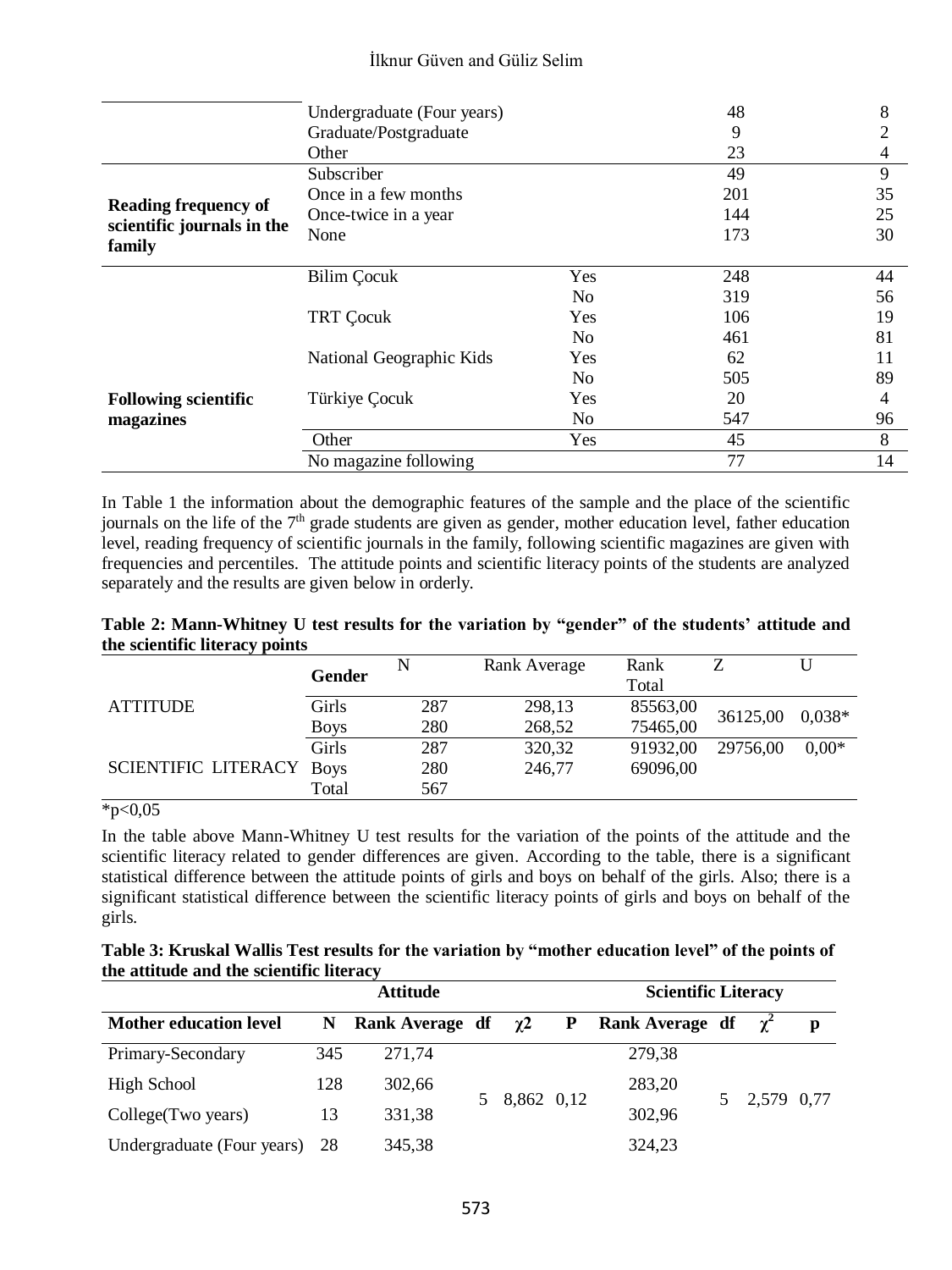| Graduate/Postgraduate |    | 259.21 | 324.86 |
|-----------------------|----|--------|--------|
| Other                 | 46 | 277.03 | 284,78 |

According to the Table 3 there is no statistically significant difference between the rank averages of the attitude points ( $\chi^2$ =8,862; p>0,05) and the scientific literacy points ( $\chi^2$ =2,579; p>0,05) related to mother education level of the students.

|  | Table 4: Kruskal Wallis Test results for the variation by "father education level" of the points of |  |  |  |  |
|--|-----------------------------------------------------------------------------------------------------|--|--|--|--|
|  | the attitude and the scientific literacy                                                            |  |  |  |  |

|                               |     | <b>Attitude</b> |                 |   |                 |    | <b>Scientific Literacy</b> |               |
|-------------------------------|-----|-----------------|-----------------|---|-----------------|----|----------------------------|---------------|
| <b>Father education level</b> | N   | Rank Average df | $\chi$ 2        | P | Rank<br>Average | df | $\chi^2$                   | p             |
| Primary-Secondary             | 304 | 257,32          |                 |   | 267,13          |    |                            |               |
| High School                   | 158 | 305,22          |                 |   | 302,67          |    |                            |               |
| College (Two years)           | 25  | 336,92          | 5 21,958 0,001* |   | 266,48          |    |                            | 19,518 0,002* |
| Undergraduate (Four years)    | 48  | 350,93          |                 |   | 363,56          |    |                            |               |
| Graduate/Postgraduate         | 9   | 256,72          |                 |   | 201,72          |    |                            |               |
| Other<br>4.007                | 23  | 304,3           |                 |   | 263,96          |    |                            |               |

 $*p<0,05$ 

According to the Table 4 there are statistically significant differences between the rank averages of the attitude points ( $\chi^2$ =21,958; p<0,05) and the scientific literacy points ( $\chi^2$ =19,518; p<0,05) related to father education level of the students. For the determination of these differences for which groups Mann-Whitney U test was conducted.

|                                  |     | <b>Attitude</b> |                      |        |          |                 | <b>Scientific Literacy</b> |            |          |
|----------------------------------|-----|-----------------|----------------------|--------|----------|-----------------|----------------------------|------------|----------|
| <b>Father education</b><br>Level | N   | Rank<br>Average | Rank<br><b>Total</b> | U      | p        | Rank<br>Average | Rank<br><b>Total</b>       | U          | p        |
| Primary-Secondary                | 304 | 217,93          | 66251                | 19891  | $0.002*$ | 221,75          | 67411                      | 21051      | $0.029*$ |
| High School                      | 158 | 257,61          | 40702                |        |          | 250,27          | 39542                      |            |          |
| Primary-Secondary                | 304 | 161,56          | 49114                | 2754   | $0.022*$ | 165             | 50161                      | 3799       | 0,998    |
| College (Two years)              | 25  | 206,84          | 5171                 |        |          | 164,96          | 4124                       |            |          |
| Primary-Secondary                | 304 | 168,51          | 51226,5              | 4866,5 | $0.00*$  | 168,12          | 51108                      | 4748       | $0.00*$  |
| Undergraduate (Four years)       | 48  | 227,11          | 10901,5              |        |          | 229,58          | 11020                      |            |          |
| Primary-Secondary                | 304 | 157,19          | 47784,5              | 1311,5 | 0,83     | 158,11          | 48064,5                    | 1031,<br>5 | 0,208    |
| Graduate/Postgraduate            | 9   | 150,72          | 1356,5               |        |          | 119,61          | 1076,5                     |            |          |
| Primary-Secondary                | 304 | 162,14          | 49289,5              | 2929,5 | 0,19     | 164,15          | 49901,5                    | 3450,<br>5 | 0,917    |
| Other                            | 23  | 188,63          | 4338.5               |        |          | 162,02          | 3726,5                     |            |          |
| High School                      | 158 | 90.5            | 14298,5              | 1737,5 | 0.33     | 93,59           | 14786,5                    | 1724,<br>5 | 0,31     |
| College (Two years)              | 25  | 101,5           | 2537,5               |        |          | 81,98           | 2049,5                     |            |          |

**Table 5: Mann-Whitney U test results for the variation by "father education level "of the points of the Attitude and the Scientific Literacy**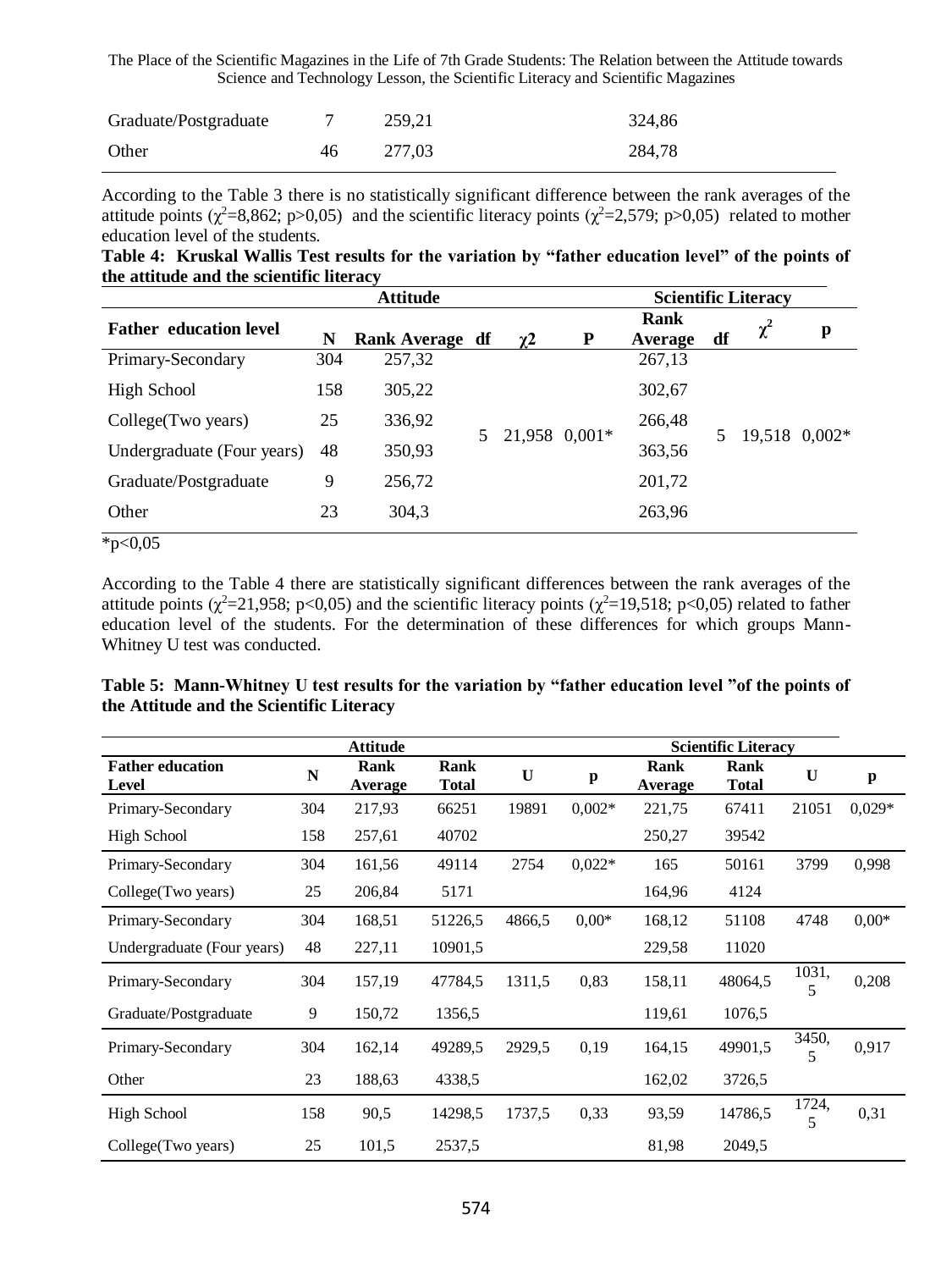| <b>High School</b>         | 158 | 99,53  | 15725   | 3164   | 0,08 | 98,83  | 15615,5 | 3054,<br>5 | $0,04*$  |
|----------------------------|-----|--------|---------|--------|------|--------|---------|------------|----------|
| Undergraduate (Four years) | 48  | 116,58 | 5596    |        |      | 118,86 | 5705,5  |            |          |
| High School                | 158 | 84,62  | 13369,5 | 613,5  | 0,49 | 85,49  | 13508   | 475        | 0,09     |
| Graduate/Postgraduate      | 9   | 73,17  | 658,5   |        |      | 57,78  | 520     |            |          |
| <b>High School</b>         | 158 | 90,98  | 14374,5 | 1813,5 | 0,99 | 92,5   | 14614,5 | 1580,<br>5 | 0,313    |
| Other                      | 23  | 91,15  | 2096,5  |        |      | 80,72  | 1856,5  |            |          |
| College(Two years)         | 25  | 36,12  | 903     | 578    | 0,79 | 28,32  | 708     | 383        | $0,012*$ |
| Undergraduate (Four years) | 48  | 37,46  | 1798    |        |      | 41,52  | 1993    |            |          |
| College(Two years)         | 25  | 18,7   | 467,5   | 82,5   | 0,24 | 18,68  | 467     | 83         | 0,25     |
| Graduate/Postgraduate      | 9   | 14,17  | 127,5   |        |      | 14,22  | 128     |            |          |
| College(Two years)         | 25  | 25,76  | 644     | 256    | 0,52 | 24,54  | 613,5   | 286,5      | 0,98     |
| Other                      | 23  | 23,13  | 532     |        |      | 24,46  | 562,5   |            |          |
| Undergraduate (Four years) | 48  | 29,97  | 1438,5  | 169,5  | 0,31 | 31,45  | 1509.5  | 98,5       | $0,01*$  |
| Graduate/Postgraduate      | 9   | 23,83  | 214,5   |        |      | 15,94  | 143,5   |            |          |
| Undergraduate (Four years) | 48  | 37,8   | 1814,5  | 465,5  | 0,29 | 40,15  | 1927    | 353        | $0.014*$ |
| Other                      | 23  | 32,24  | 741,5   |        |      | 27,35  | 629     |            |          |
| Graduate/Postgraduate      | 9   | 14,83  | 133,5   | 88,5   | 0,53 | 14,17  | 127,5   | 82,5       | 0,38     |
| Other                      | 23  | 17,15  | 394,5   |        |      | 17,41  | 400,5   |            |          |

 $*p<0,05$ 

In the table above the results for the variation of the attitude points and scientific literacy points of the students related to their father's education levels are given. According to the table attitude points differentiate between Primary-Secondary/High School; Primary-Secondary/College (two years) and Primary-Secondary/Undergraduate (four years) grads. Scientific literacy points differentiate between Primary-Secondary/High School; Primary-Secondary/Undergraduate (four years); High School/ Undergraduate (four years) and College (two years)/Undergraduate (four years) grads.

#### **Table 6: Kruskal Wallis Test results for the variation by "reading frequency of the scientific magazines in the students' family" of the points of the attitude and the scientific literacy**

|                                                                   | <b>Attitude</b> |                 | <b>Scientific Literacy</b> |          |         |                     |    |            |      |
|-------------------------------------------------------------------|-----------------|-----------------|----------------------------|----------|---------|---------------------|----|------------|------|
| Reading frequency of the<br>scientific<br>magazines in the family | N               | Rank<br>Average | df                         | $\chi^2$ | p       | <b>Rank Average</b> | df | $\gamma^2$ | p    |
| Subscriber                                                        | 49              | 340,19          |                            |          |         | 273,57              |    |            |      |
| Once in a few months                                              | 201             | 299,00          |                            |          |         | 296,64              |    |            |      |
| Once-twice in a year                                              | 144             | 297,11          | 3                          | 21,021   | $0.00*$ | 273,06              |    | 2,084      | 0.55 |
| None                                                              | 173             | 239,74          |                            |          |         | 281,37              |    |            |      |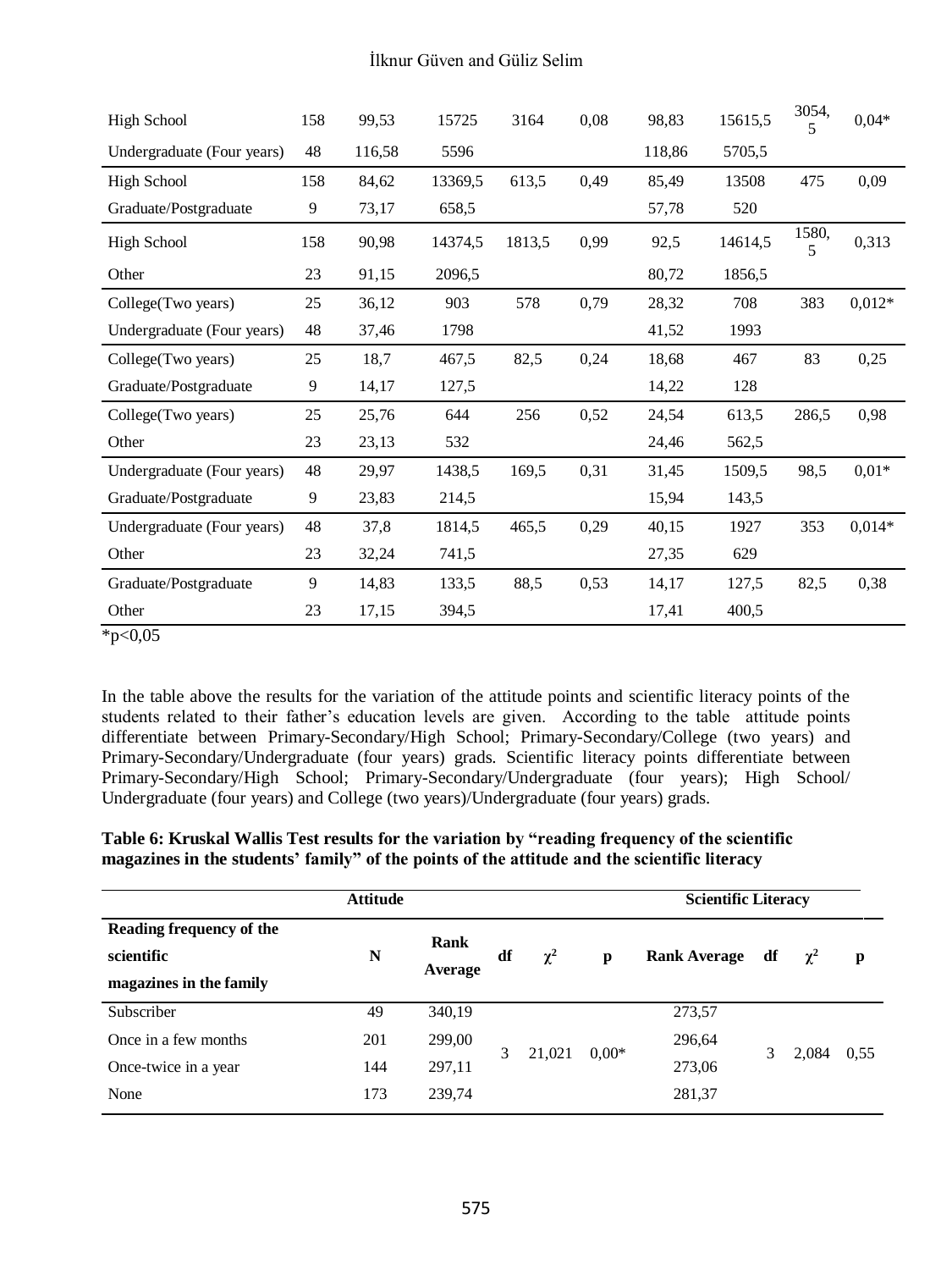According to the Table 6 there is statistically significant difference between the rank averages of the attitude points  $(\chi^2=21,021; \text{ p}<0,05)$  related to reading frequency of the scientific magazines in the students' family. For the determination of these differences for which groups Mann-Whitney test was conducted. There is no statistically significant difference between the rank averages of the scientific literacy points ( $\chi^2$ =2,084; p>0,05) related to reading frequency of the scientific magazines in the students' family.

| Table 7: Mann-Whitney U test results for the variation by "reading frequency of the scientific |  |  |  |  |
|------------------------------------------------------------------------------------------------|--|--|--|--|
| magazines in the students' family" of the attitude points                                      |  |  |  |  |

| Reading frequency of the<br>scientific magazines | N   | <b>Rank Average</b> | <b>Rank Total</b> | $\mathbf{U}$ | p        |
|--------------------------------------------------|-----|---------------------|-------------------|--------------|----------|
| Subscriber                                       | 49  | 139,48              | 6834,5            | 4239,5       | 0,1      |
| Once in a few months                             | 201 | 122,09              | 24540,5           |              |          |
| Subscriber                                       | 49  | 107,89              | 5286,5            | 2994.5       | 0,1      |
| Once-twice in a year                             | 144 | 93,3                | 13434,5           |              |          |
| Subscriber                                       | 49  | 142,83              | 6998,5            | 2703,5       | $0.00*$  |
| None                                             | 173 | 102,63              | 17754,5           |              |          |
| Once in a few months                             | 201 | 173,55              | 34884.5           | 14360.5      | 0,9      |
| Once-twice in a year                             | 144 | 172,23              | 24800,5           |              |          |
| Once in a few months                             | 201 | 205,36              | 41276,5           | 13797.5      | $0,001*$ |
| None                                             | 173 | 166,75              | 28848,5           |              |          |
| Once-twice in a year                             | 144 | 176,59              | 25429,5           | 9923         | $0.002*$ |
| None                                             | 173 | 144,36              | 24974,5           |              |          |
|                                                  |     |                     |                   |              |          |

 $*p<0,05$ 

According to the Mann-Whitney U results for the variation of the attitude points of the students according to the reading frequency of scientific magazines in their family there is a statistically significant difference between the groups of subscriber and never on behalf of the subscriber. In addition to this the attitude points of the students those the scientific magazines being read once in a few months and oncetwice in a year in their family are statistically higher than the attitude points of the students those scientific magazines never being read in their family.

**Table 8: Mann-Whitney U test results for the variation by "following of the scientific magazines" of the points of the attitude and the scientific literacy** 

|       | Scientific magazines Following situation |     | N      | Rank<br>Average | Rank<br><b>Total</b> | U       | p       |  |
|-------|------------------------------------------|-----|--------|-----------------|----------------------|---------|---------|--|
|       |                                          | Yes | 248    | 320,30          | 79434,5              |         |         |  |
|       | Bilim Cocuk                              | No  | 319    | 255,78          | 81593,5              | 30553,5 | $0.0*$  |  |
|       | TRT Cocuk                                | Yes | 106    | 281,02          | 29788                | 24117   | 0,8     |  |
| JOE   | No                                       | 461 | 284,69 | 131240          |                      |         |         |  |
|       | National Geographic<br>Kids              | Yes | 62     | 328,18          | 20347                | 12916   | $0,02*$ |  |
| ATTIT |                                          | No  | 505    | 278,58          | 140681               |         |         |  |
|       | Türkiye Çocuk                            | Yes | 20     | 240,08          | 4801,5               | 4591,5  | 0,2     |  |
|       | No                                       | 547 | 285,61 | 156226,5        |                      |         |         |  |
| Other | Following magazines<br>in the scale      | 345 | 195,66 | 67501,5         | 7709                 | 0,9     |         |  |
|       | Following other                          | 45  | 194.31 | 8744            |                      |         |         |  |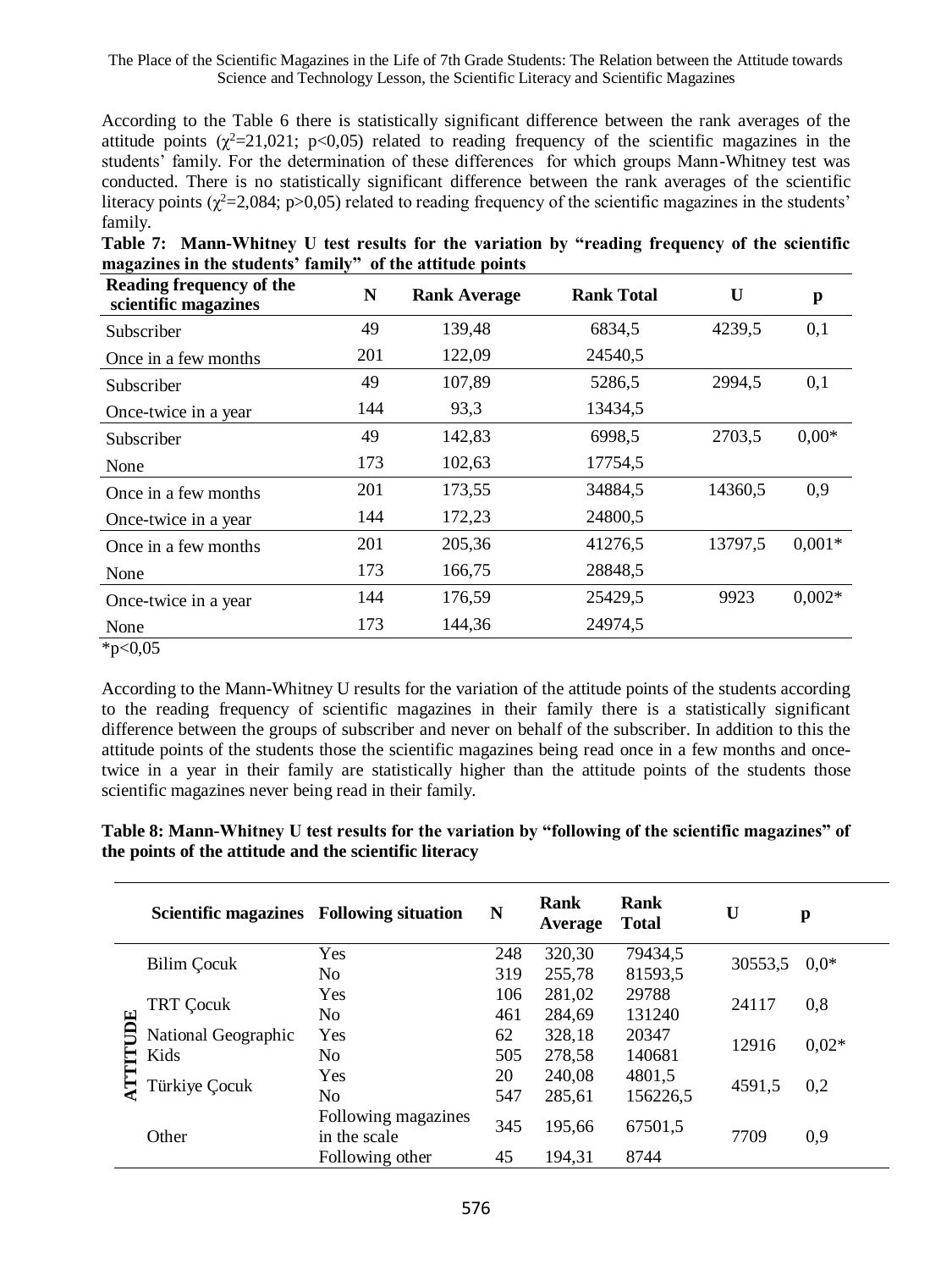|            |                     | magazines                           |              |        |          |             |             |  |
|------------|---------------------|-------------------------------------|--------------|--------|----------|-------------|-------------|--|
|            |                     | Yes                                 | 248          | 305,49 | 75762,5  |             |             |  |
| Ğ          | Bilim Çocuk         | No                                  | 319          | 267,29 | 85265,5  | 34225,<br>5 | $0,006*$    |  |
|            |                     | Yes                                 | 106          | 263,28 | 27907,5  | 22236,      |             |  |
| LITER      | <b>TRT Cocuk</b>    | N <sub>o</sub>                      | 461          | 288,76 | 133120,5 | 5           | 0,15        |  |
|            | National Geographic | Yes                                 | 62           | 297,77 | 18462    | 14801       | 0,48        |  |
|            | Kids                | No.                                 | 505          | 282,31 | 142566   |             |             |  |
|            | Türkiye Çocuk       | Yes                                 | 20           | 315,63 | 6312,5   |             | 4837,5 0,38 |  |
|            |                     | No                                  | 547          | 282,84 | 154715,5 |             |             |  |
| SCIENTIFIC | Other               | Following magazines<br>in the scale | 345          | 196,34 | 67737    | 7473        | 0.68        |  |
|            |                     | Following other<br>magazines        | 45<br>189,07 | 8508   |          |             |             |  |

 $*p<0.05$ 

In the table above Mann- Whitney U test results are given for the variation of the points of the attitude and the scientific literacy related to situation of the following of the scientific magazines for kids. According to the results the attitude points differentiate positively for the Bilim Çocuk and the National Geographic Kids followers related to other scientific magazine followers and scientific literacy points differentiate positively for the National Geographic Kids followers related to other scientific magazine followers.

|                        | <b>Scientific Magazines</b> |                    |                  |               |              |               |                      |               |              |               |
|------------------------|-----------------------------|--------------------|------------------|---------------|--------------|---------------|----------------------|---------------|--------------|---------------|
| <b>Courses</b>         |                             | <b>Bilim Cocuk</b> | <b>TRT Cocuk</b> |               | Nat.Geo.Kids |               | <b>Türkiye Cocuk</b> |               | <b>Other</b> |               |
|                        | F                           | $\%$               |                  | $\frac{6}{9}$ | F            | $\frac{6}{9}$ |                      | $\frac{6}{6}$ |              | $\frac{6}{6}$ |
| Science and Technology | 190                         | 76.6               | 59               | 56,2          | 53           | 85.5          | 11                   | 55            | 26           | 57.8          |
| Turkish                | 52                          | 21                 | 30               | 28,6          | 9            | 14,5          | 5                    | 25            | 9            | 20            |
| Social Sciences        | 65                          | 26.2               | 35               | 33,3          | 20           | 32,3          | 8                    | 40            | 11           | 24.4          |
| <b>Mathematics</b>     | 72                          | 29                 | 26               | 24.8          | 19           | 30,6          | 6                    | 30            | 11           | 24.4          |
| Technology and design  | 117                         | 47,2               | 43               | 41            | 31           | 50            | 12                   | 60            | 21           | 46.7          |
| Visual Arts            | 60                          | 24,2               | 36               | 34,3          | 16           | 25,8          | 8                    | 40            | 15           | 33,3          |
| <b>Musics</b>          | 32                          | 12.9               | 21               | 20            | 6            | 9.7           | 7                    | 35            |              | 15.6          |

**Table 9: Situation of the relating the courses of the school with the kids scientfific magazines for 7th graders** 

In the Table 9 the results to which lessons students relate scientific magazines which they read has been given with their frequency and percentage values. When table is analyzed as a whole, while students who read Bilim Çocuk (Science Kid), TRT Çocuk (TRT Kid) and National Geographic Kids relate the content of these magazines most to Science and Technology lessons; they relate it to Music lesson least. While students who read Türkiye Çocuk magazine relate the content of this magazine most to Technology and Design lesson; they relate it to Turkish lesson least. Students who read scientific magazines under "Others" category which are unnamed in Student Information Form relate these magazines to science and technology most; they relate it to Music lesson least.

#### **Table 10: The relation between the science and technology attitude points and the scientific literacy points of 7th graders**

|                                                  |                                     | <b>Scientific Literacy Level</b> |
|--------------------------------------------------|-------------------------------------|----------------------------------|
|                                                  | Pearson Correlation Coefficient (r) | 0.212                            |
| <b>Science And Technology</b><br><b>Attitude</b> | Significance $(p)$                  | 0.00                             |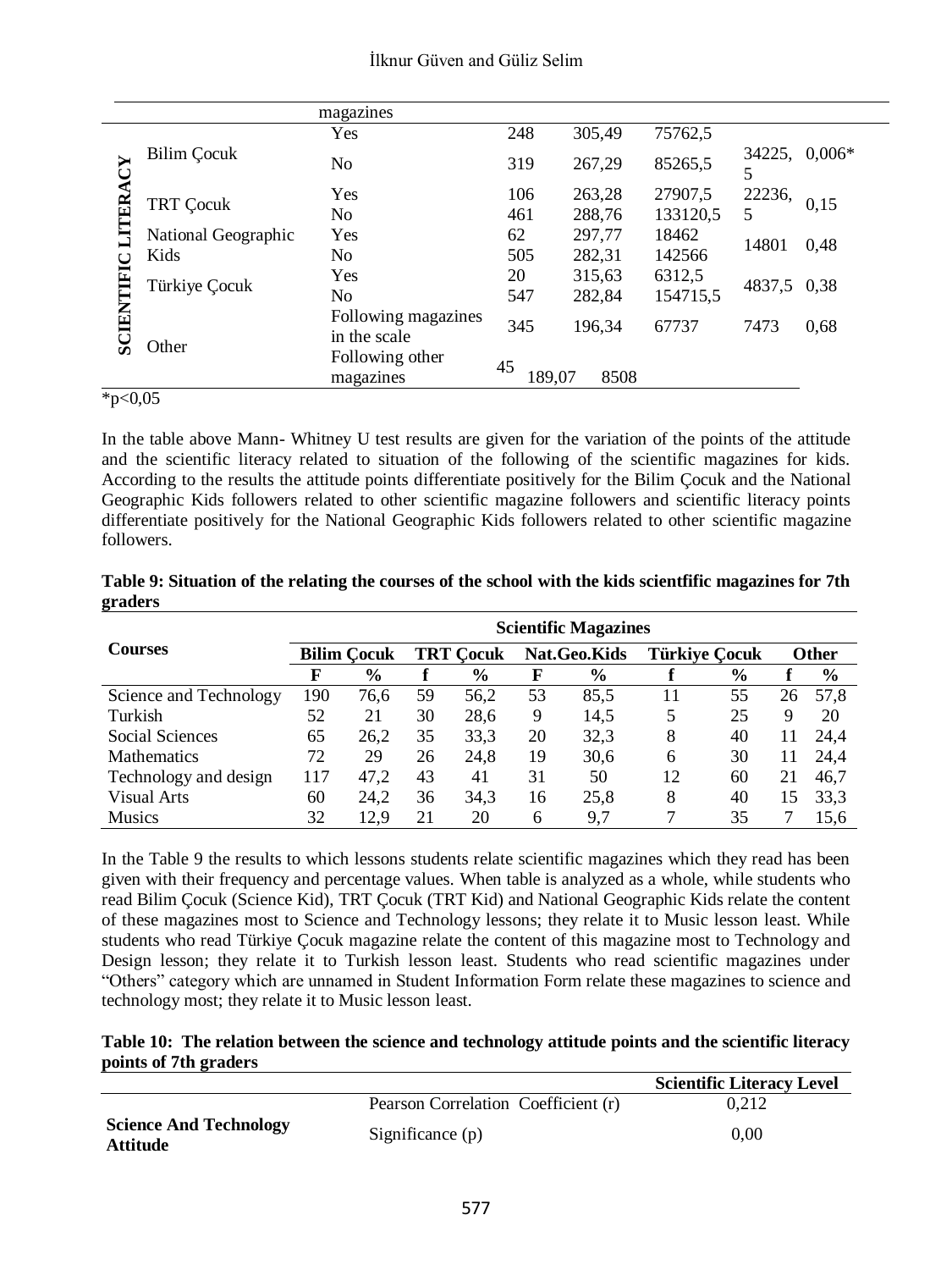$N = 567$ 

According to the table above there is a positive relationship, though it is low, between level of science and technology attitude and scientific literacy of 7th graders. The relationship of like this means that if the level of science and technology attitude increase the scientific literacy level increases too.

# **4. Conclusion and Discussion**

According to results collected through Science and Technology Lesson Attitude Scale and Scientific Literacy Scale applied to 7th grade students, there is a significant difference in favour of girl students between boy and girl students' scores of science and technology lesson attitudes and of scientific literacy. Tal, Geier, and Krajcik, (2000) state in their study that girl students' attitudes towards science and technology lesson are much higher than that of boy students. George (2000), in his study which he applied to middle and high school students regarding measuring of change at students' attitudes towards science within time states that boy students' attitudes towards science was initially high but they declined more rapidly that that of girl students. There are also many studies stating that attitudes do not vary with gender (Kulce, 2005; Cakir, Senler and Taskin, 2007; Alkan, 2006, Genc, 2001; Altinok, 2004). In literature, there are studies stating that the level of scientific literacy varies in a significant level in favour of girl students (Keskin, 2008; Baz, 2003; Tunc Sahin and Say, 2010; Soysal, 2011).

In the study, it has seen that students' attitudes towards science and technology lesson and the level of scientific literacy have not shown a significant difference according to the level of mother's education. Akgun, Aydin and Sunkur (2007) has also found in their study that primary school teacher candidates' scores of attitudes towards science and technology lesson have not varied according to the level of education of their mothers. Papanastasiou (2002) has stated that education history of families has a very slight affect on students' attitude towards science. When the result of study has been elaborated more closely, it is seen that scores of attitude and of scientific literacy get higher, even if this increasing is very limited, when the level of mother's education gets higher. This result has a parallelism with the result of Cakir, Senler and Taskin's (2007) study. Cakir, Senler ve Taskin (2007), has stated in their study that students' attitudes towards science lesson are not statistically affected in a significant way by their mothers' level of education but while their mothers' level of education has increased, their attitude scores also get higher and this might be because of that educated parents help their children in questions and homework's regarding the Science lesson and they encourage them to science. Keskin (2008) states in his study that the level of scientific literacy has varied according to their mothers' level of education. According to study findings, scores of both attitude and scientific literacy of a child of mother who holds post-graduate or PhD are lower than scores of a children whose mother's education level is other (nonprimary school graduate). Baz (2003) has established in his study that, children's skill to understand what they read increases while their mothers' level of education get higher apart from children of university graduate mothers. Soysal (2011) has also said that scores of scientific literacy of students have varied according to their mothers' level of education and that students whose mother is high school graduate have the highest scientific literacy scores. The decreasing of scores of students whose mothers hold a post-graduate degree found in Cakir and others' study (2007) also stands out in this study. Cakir and others (2007) has stated that since most of post-graduate holder mothers is an academician and they could not involve with children enough and this might be the reason that leads to this situation. The same interpretation could be made for this study too. Kulce (2005) in his study concluded that primary school second grade students' attitudes towards science lesson have varied according to their mothers' level of education.

It has been seen that students' attitude towards science and technology lesson and scores of scientific literacy have shown a significant difference according to their fathers' level of education. There are studies showing that the attitude towards science lessons increases as fathers' level of education gets higher (Akgun, Aydin and Sunkur, 2007; Durmaz and Ozyildirim, 2005). Germann (1994) has shown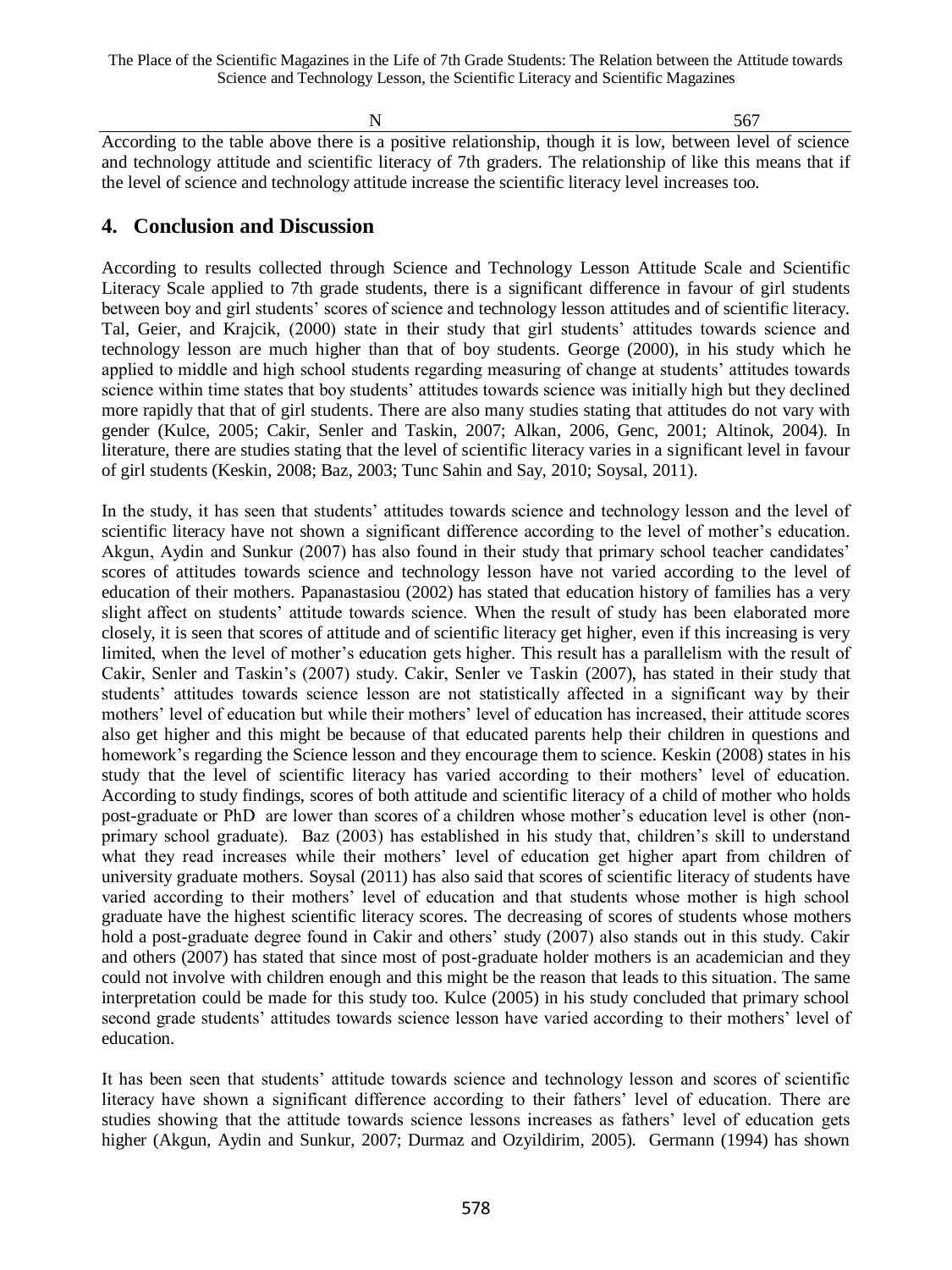that the difference at students' success at scientific process skills is affected by level of education of father. Keskin (2008) and Soysal (2011) state that students' level of scientific literacy increases while their fathers' level of education gets higher. Baz (2003) also has found that the average of students has shown significant differences at being investigative and creative skill according to level of education of father. It has been seen in research that students' scores of attitude and scientific literacy have increased while their fathers' level of education get higher but points of students' whose father hold postgraduate/PhD are lower than other students for both points of attitude and scientific literacy. This decreasing shows parallelism with findings found on part regarding mothers' level of education. Serin, Kesercioğlu, Saracaloğlu ve Serin (2003) have found that the science attitudes of the participants those mothers and fathers were graduated from a high school and university were higher than the participants' attitudes those mothers and fathers were graduated from a primary or a secondary school, though this difference was not significant.

The scores of attitudes of students who took part in the research are found to be related with their families' level of following a scientific magazine. It has been seen that the score of students' attitude towards science and technology lesson who has someone subscribed to a scientific magazine in his/her family is the highest and that the score of students' attitude towards science and technology lesson who hasn't got someone subscribed to a scientific magazine in his/her family is the lowest. At the result of statistical analysis, there has been found a significant difference in favour of those who subscribe to a scientific magazine between students' attitude towards science and technology who subscribe to a scientific magazine and students who never read a scientific magazine. The scores of students' attitude toward science and technology lessons who have someone in his/her family reading scientific magazine once or twice a year, has been significantly higher than that of a student which a scientific magazine has never been read at his/her family. This situation could be interpreted in a way to suggest that the reading of a scientific magazine in the family at least for once has affected the attitude at child towards science positively. However, children learn by imitating other individuals' behaviours such as family, teacher, relatives etc. This situation is defined as "social learning"; an individual observes other individuals' behaviours and exhibits his/her own behaviour by acting in a similar manner (Cartledge, G and others. 1992; cited in Cubukcu and Gultekin, 2006). There has not been found a significant difference between groups when scientific literacy scores are investigated in comparison with the level of following a scientific magazine in students' families who took part in study. But students who have someone in his/her family reading a scientific magazine once for a few months have higher scientific literacy scores according to other groups. This situaion could be interpreted in a way to suggest that the having someone in his/her family who reads a scientific magazine could be affective, even if not a significant level, in scientific literacy but the level of scientific literacy could be affected by other factors too. It is not an expected situation in which scientific literacy has improved without student himself/herself reading a magazine. Miller (2002) has stated that informal resources have affects on people's level of scientific literacy. Informal resources such as essays on the domain of science as seen in newspapers, magazines, scientific websites, museums, scientific books make a big contribution to the level of people's scientific literacy (Scearce, 2008).

It has been seen that there are significant differences between scores of scientific literacy levels and also attitudes of 7th grade students who follow and do not follow scientific magazines. Research has shown that scores of attitude and scientific literacy of students who follow scientific magazines are higher. Keskin (2008) in her study, has established that students' level of scientific literacy has significantly varied according to the level of reading a scientific magazine. Suren (2008) in his study, has stated that the levels of scientific literacy of primary school first grade students are quite high. Tunç Sahin and Say (2010), in their study, have stated that the level of scientific literacy of students towards interpretation and examination has varied according to the level of reading a scientific magazine. It has been revealed that, among scientific magazines stated on the Student Information Form, the numbers of students who follow Türkiye Çocuk (Turkey Kid) magazines are lowest and the number of students who follow National Geographic Kids are the highest. It has been seen that students' attitude of science and technology lessons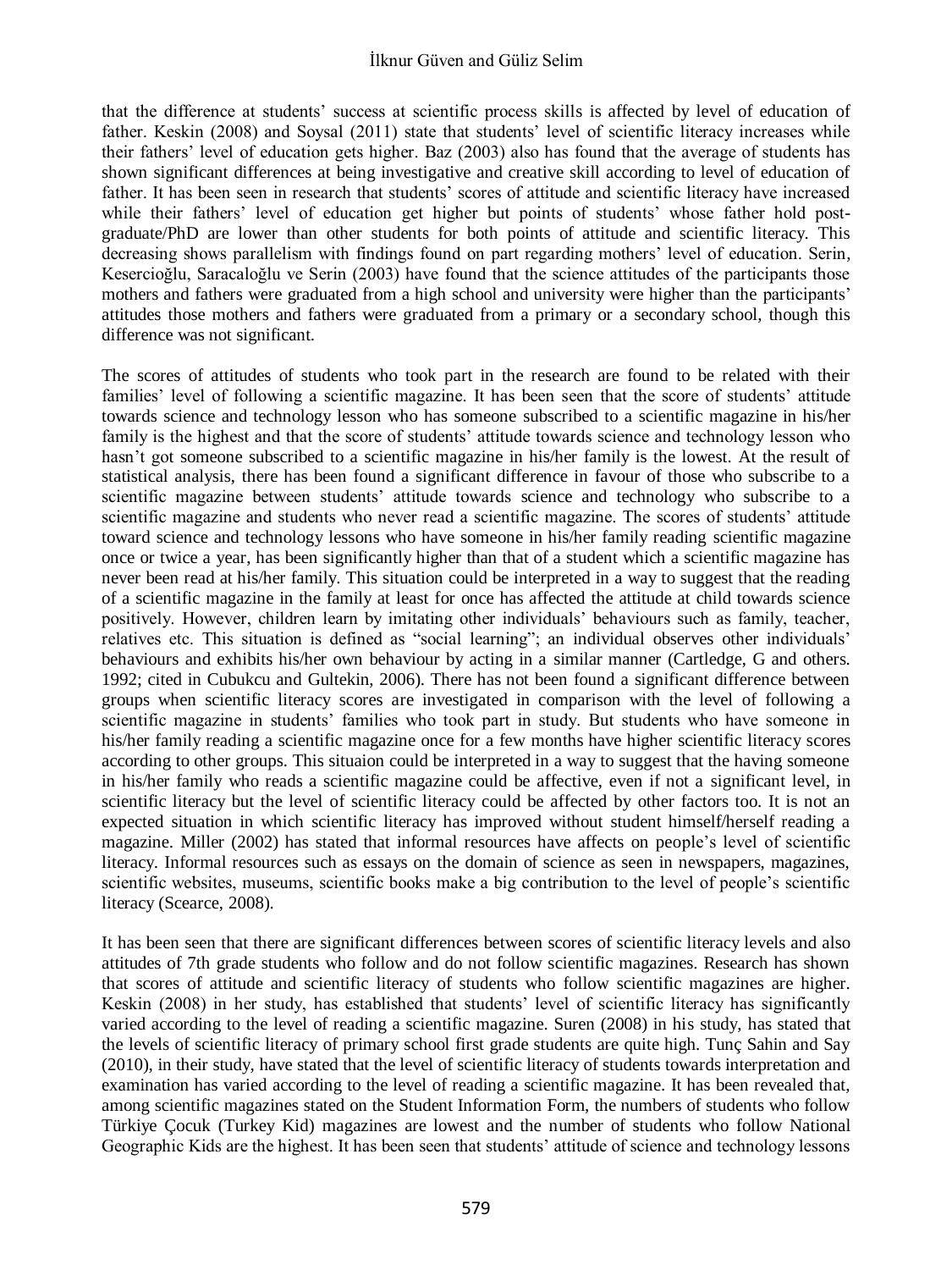who follow Bilim Çocuk and National Geographic Kids magazines and scientific literacy of students who follow Bilim Çocuk magazine are statistically higher in a meaningful manner. This situation could be interpreted in a way to suggest that Bilim Çocuk and National Geographic Kids magazines have more positive affect on level of scientific literacy and attitude towards science and technology according to other magazines. This situation might be deriving from that these magazines have content which is convenient to level of students who are interested in science and technology and they will increase the feeling of wonder of students from score of point of science. Thus, there are visual elements such as photos of animal, plants, nature; various interesting scientific news, magazine columns relating science to life, colourful pages such as funny scientific puzzles in these magazines (Zulal, 2011; Bilim Çocuk, 2013; National Geographic Kids, 2013).

It has been seen that all scientific magazines are most related with science and technology apart from Türkiye Çocuk magazine. In particular, the rate of relating Bilim Çocuk and National Geographic Kids magazines to science and technology is quite high. That students relate these magazines most to science and technology lesson supports the result of that scores of scientific literacy and attitude of students who follow these magazines are higher than those who follow other magazines. This situation could be interpreted in a way to suggest that students follow scientific magazines which they found connected with science and technology lesson might have an important role in increasing the level of scientific literacy and in developing a positive attitude towards science. Gocmencelebi and Ozkan (2011) has stated in their study regarding the primary school students' level of connecting what they learned at science lesson with daily life, who use technology and follow scientific publishing, that visual knowledge provided by television and computer and knowledge obtained from sources such as newspapers and magazines coincide with what they are taught at school.

According to result of the research, it has been seen that there is a positive relationship, though this relation is low, between level of scientific literacy and level of science and technology lesson attitude of 7th grade. According to this, while students' level of attitude towards science and technology lesson increases, the level of scientific literacy increases too. According to Colletee (1989; cited in: Ortakuz, 2006) in order for students to have scientific literacy, teachers need to develop positive attitude towards science on his/her students. Shwartz and others (2006) has expressed that gained attitude and values towards science would form the development of scientific literacy of a person. The relation is low so it can be concluded that science and technology attitude and scientific literacy develops also under the influence of different factors. As a conclusion according to the results of this study following scientific magazines can be a factor to develop science and technology attitude and scientific literacy of the students.

In conclusion, it has been thought that it would be useful to support students to follow scientific magazines. It has also been suggested that an experimental research should be carried regarding the level of following of scientific magazines.

# **References**

- Akgün, A., Aydın, M. ve Sünkür, M. (2007). The investigation of primary teacher training students' attitudes toward science courses in terms of some variables. *Adıyaman University Bayburt Education Faculty Journal,* 2 (2), 1-14.
- Alkan, A. (2006). *Primary School Students' Attitudes toward Science Courses.* Unpublished Master thesis. Afyon Kocatepe University, Social Sciences Institute.
- Altınok, H. (2004). Teacher candidates' evaluation of their teaching competencies. *Hacettepe University Journal of Education.*26, 1-8.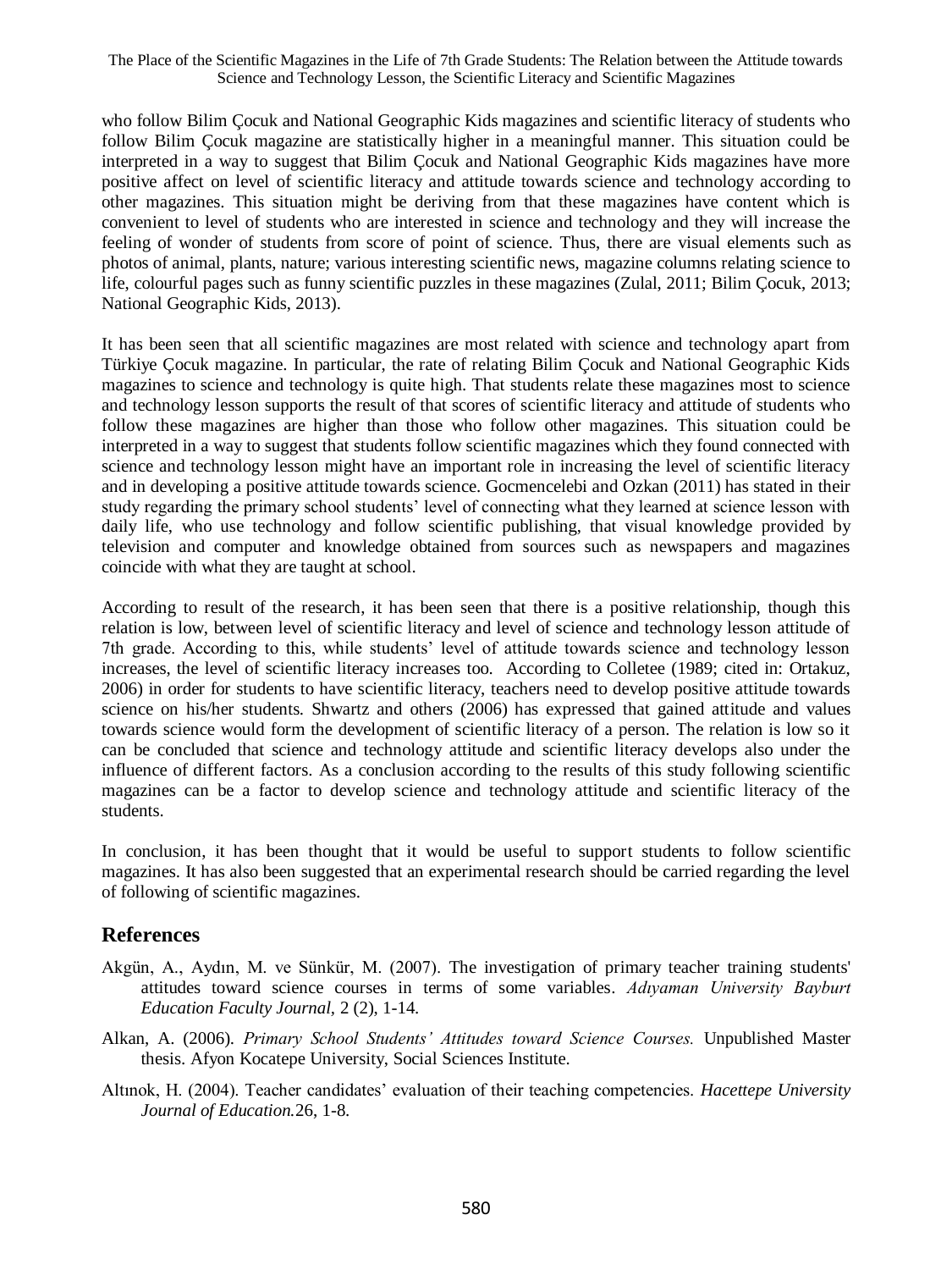- Baz, M. (2003). *Scientific Literacy Level of 7th and 8th primary students*. Unpublished Master thesis Marmara University, Institute of Educational Sciences.
- Bilgin, İ. ve Karaduman, A. (2005). Investigating the Effects of Cooperative Learning on 8 Grade Students' Attitudes toward Science**,** *Elementary Education Online*, *4(2),* 32-45.
- Bilim Çocuk, 2013. TÜBİTAK Bilim Çocuk Dergisi. [Science and Kid Magazine] <http://www.biltek.tubitak.gov.tr/cocuk/> [Date Accessed 02.10.2013]. Büyüköztürk, Ş. (2011). Sosyal Bilimler için Veri Analizi El Kitabı [Data Analyze Handbook for Social Sciences] (15th Ed.) Ankara: Pegem Akademi.
- Büyüköztürk, Ş. (2012). *Örnekleme Yöntemleri.[Sapling Methods]*  <http://w3.balikesir.edu.tr/~msackes/wp/wp-content/uploads/2012/03/BAY-Final-Konulari.pdf> [Date Accessed 02.09.2013].
- Christidou, V. (2011). Interest, attitudes and images related to science: Combining students' voices with the voices of school Science, teachers, and popular science. *International Journal of Environmental & Science Education.* 6 (2). 141-159.
- Çakır, N. K., Şenler, B. ve Taşkın, B. G. (2007). Determining the attitudes towards science course of second grade students in primary School. *Journal of Turkish Educational Sciences.* 5 (4), 637-655.
- Çepni, S. (2010). Araştırma ve Proje Çalışmalarına Giriş [Introduction to Research and Project Studies] (5th ed.). Trabzon.
- Çubukçu, Z. ve Gültekin, M. (2006). Social Skills That Need to be Gained by Primary School Students. Bilig, Türk Dünyası Sosyal Bilimler Dergisi. 37, 155-174. <http://www.yesevi.edu.tr/files/article/25.pdf>[Date Accessed 03.10.2013].
- Durmaz, H. & Özyıldırım, H. (2005). İlköğretim Birinci Kademe Öğrencilerinin Fen Bilgisi dersi ve Fen Bilimlerine İlişkin Tutumlarının İncelenmesi. [Examination of Attitudes of Elementary School Students to Science Course and Science] *Çağdaş Eğitim Dergisi [Journal of Contemporary Education],* 30 (323), 25-31.
- Falk, J. and Dierking, L. (2000). *Learning from Museums: Visitor Experiences and the Making of Meaning,* AltaMira Press, Walnut Creek.
- Finley, L. (2012). The Effects of an Informal Science Education Setting on Students' Attitudes towards Learning Science. Honors Thesis for the Degree of Bachelor of Science in the Department of Biological Sciences in The University of Southern Mississippi. [http://aquila.usm.edu/cgi/viewcontent.cgi?article=1027&context=honors\\_theses](http://aquila.usm.edu/cgi/viewcontent.cgi?article=1027&context=honors_theses) [Date Accessed 24.12.2013].
- Genç, M., (2001). *The Evaluation of the student's manner who are the second grade of the primary schools about the science*. Unpublished Master Thesis. Celal Bayar University, Institute of Natural and Applied Sciences.
- George, R. (2000). Measuring Change in Students' Attitudes Toward Science Over Time: An Application of Latent Variable Growth Modeling, *Journal of Science Education and Technology,* 9 (3), 213-225.
- Germann, P.J. (1994). Testing a Model of Science Process Skills Acquisition: an Interaction with Parents' Education, Preferred Language, Gender, Science Attitude, Cognitive Development, Academic Ability, and Biology Knowledge. *Journal of Research in Science Teaching.* 31 (7), 749-783.
- Glynn, S. M. ve Muth, K. D. (1994). Reading and Writing to Learn Science: Achieving Scientific Literacy. *Journal Of Research in Science Teaching*. 31 (9), 1057-1073.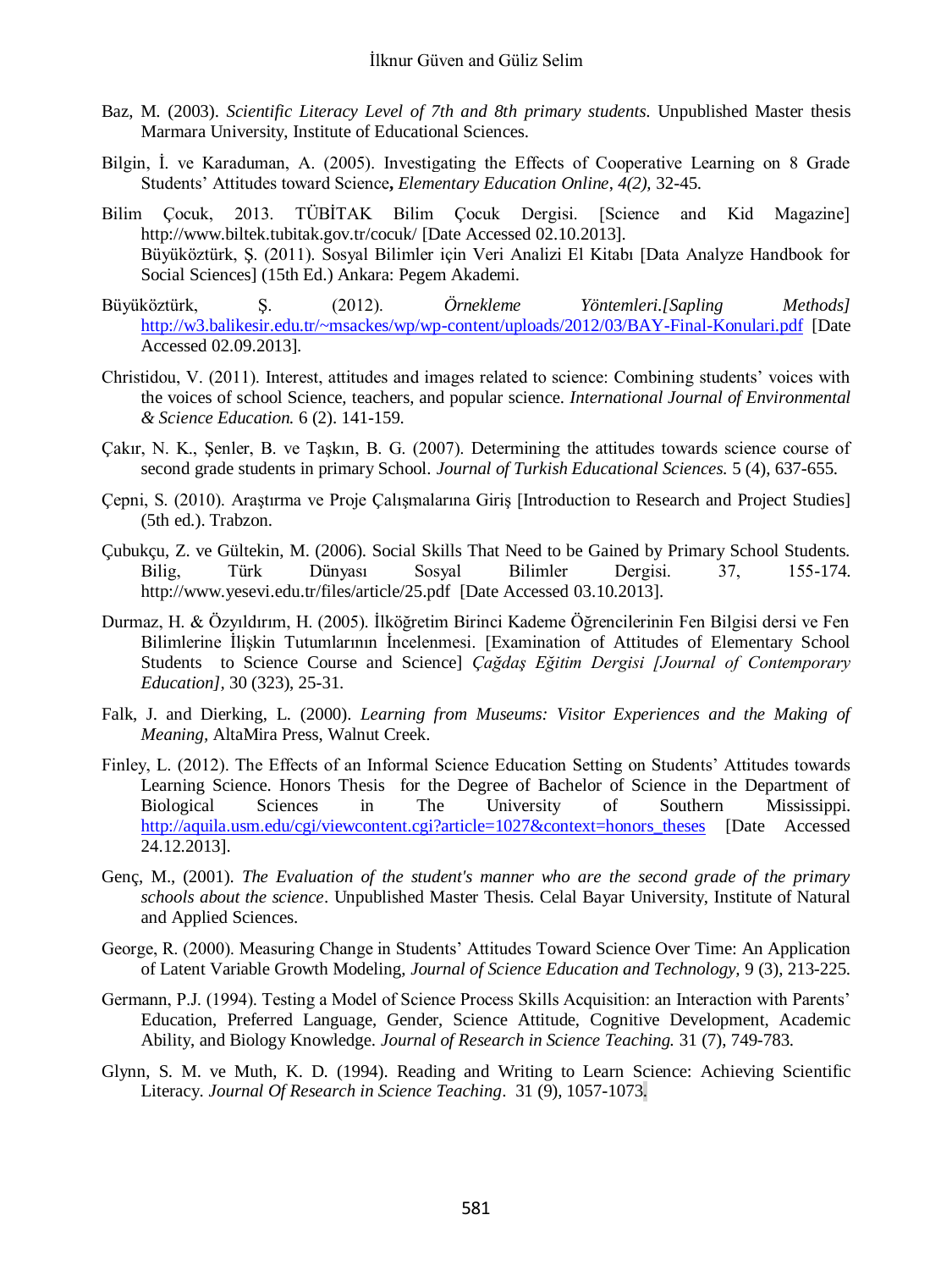- Göçmençelebi, Ş.,İ. ve Özkan, M. (2011). Does the use of technology and reading scientific publications affect the ability to relate science lesson knowledge to daily life a comparative study of Turkish primary school students. *Uludağ University The Journal of Education, 24* (1), 287-296.
- Halladyna, T. & Shanghnessy, J. (1982). Attitudes towards science: A qualitative synthesis. *Journal of Research in Science Teaching*, 66 (4), 547-563.
- Hodson, D. (2008). *Towards Scientific Literacy, A Teachers' Guide to the History, Philosophy and Sociology of Science. Sense Publishers.* https://www.sensepublishers.com/media/ 1191-towardsscientific-literacy.pdf [Date Accessed 01.10.2013].
- Kavak, N., Tufan, Y. ve Demirelli, H. (2006). Science and technology literacy and informal science education potential role of newspapers. *Gazi University Journal of Gazi Educational Faculty, 26*(3), 17-2.
- Kaya, H. (2012). An Investigation into Upper Elementary Students' Attitudes towards Science. *European J of Physics Education. 3*(2). 21-33.
- Keskin, H. (2008). *Second step of primary students? level of scientific literacy related to science and technology course.* Unpublished Mater Thesis*.* Eskişehir Osmangazi University, Institute of Natural and Applied Sciences.
- Külçe, C. (2005). *Students attitudes toward science lessonin second grade of elementary education.*  Unpublished Mater Thesis. Pamukkale University, Institute of Natural and Applied Sciences.
- Long, M. & Steinke, J. (1996). The thrill of everyday science: images of science and scientists on children's educational science programmes in the United States. *Public Understanding of Science, 5*, 101-119.
- Mbajiorgu, N. M., (2003). Relationship Between STS Approach, Scientific Literacy, and Achievement in Biology. *Science Education, 87*, 31 – 39.
- Miller, J. (2002). Civic Scientific Literacy: A Necessity in the 21st Century. *FAS Public Interest Reports, 55*(1): 3-6.
- National Geographic Kids, 2013. Biz Kimiz? http://www.nationalgeographic.com.tr /ngkids/bizkimiz.htm adresinden 06.10.2013 tarihinde edinilmiştir.
- Nisbet, M.C., Scheufele, D.A., Shanahan, J., Moy, P., Brossard, D., & Lewenstein, B.V. (2002). Knowledge, reservations, or promise? A media effect model for public perceptions of science and technology. *Communication Research,* 29, 584–608.
- Ortakuz, Y. (2006). *The effect of inquiry-based learning on students' establishing relations among science-technology-society-environment,* Unpublished Master thesis Marmara University, Institute of Educational Sciences.
- Özgüven, İ.E. (1998). Psikolojik Testler. [Psyhlogical Tests] (2nd ed.). Ankara: PDREM
- PISA 2006 (2007). *PISA 2006 Programme for International Student Assessment Preliminary Report.* Ankara: Milli Eğitim Bakanlığı Eğitimi Araştırma ve Geliştirme Dairesi Başkanlığı [EARGED] http://yegitek.meb.gov.tr/dosyalar%5Cdokumanlar%5Culuslararasi /pisa\_2006\_ulusal\_on\_raporu.pdf [Date Accessed 01.10.2013].
- Scearce, C. (2007). *Scientific Literacy.* http://www.csa.com/discoveryguides /scilit/review.pdf [Date Accessed 10.09.2013].
- Senemoğlu, N. (2011). *Gelişim, Öğrenme ve Öğretim Kuramdan Uygulamaya* (19. Baskı). Ankara: Pegem Akademi.